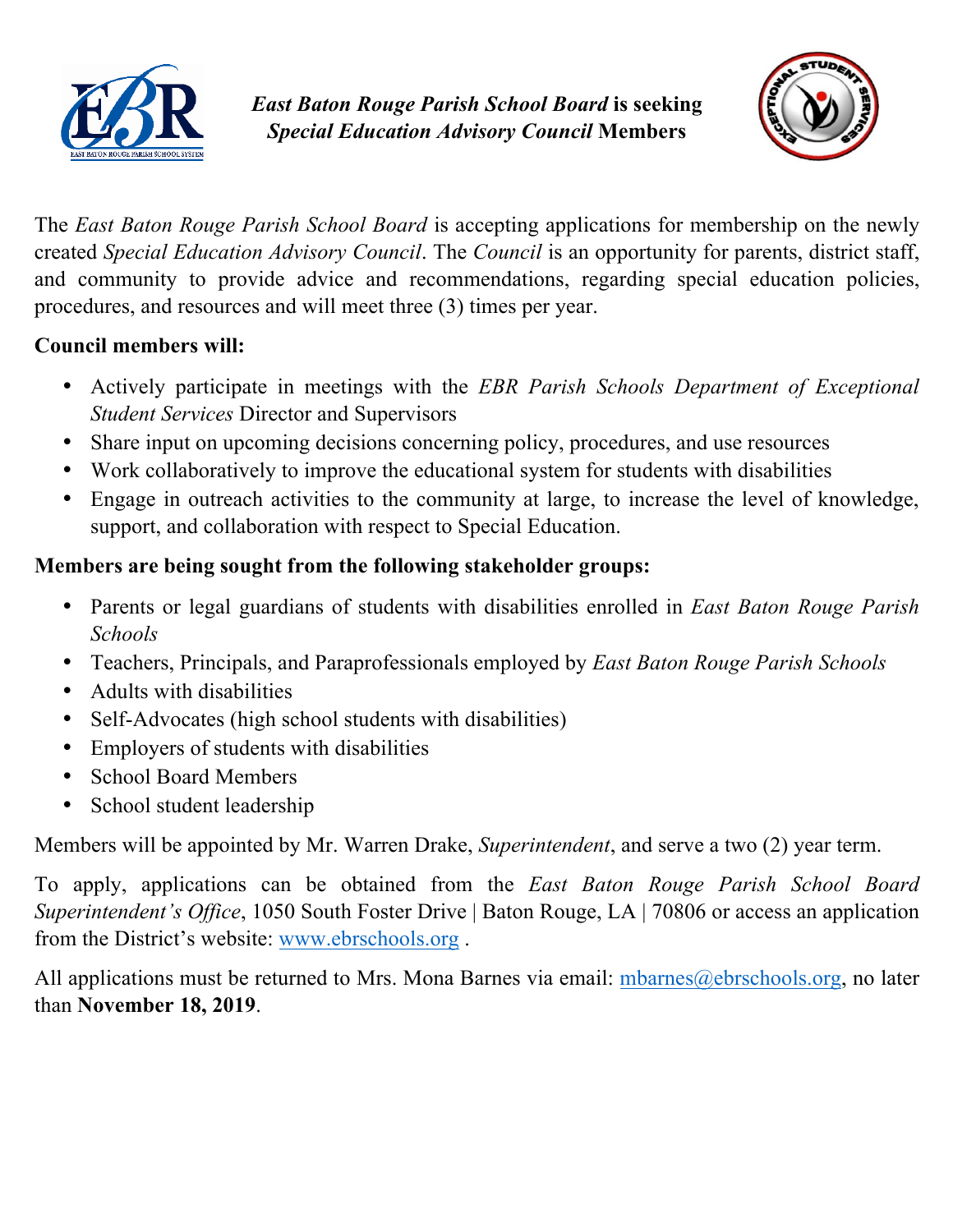



| Membership Category of Applicant (please check one):                                                                                                                                                                                                                                                                                   |
|----------------------------------------------------------------------------------------------------------------------------------------------------------------------------------------------------------------------------------------------------------------------------------------------------------------------------------------|
| □ Parent or legal guardian of a student with an exceptionality, other than Gifted and Talented, who is enrolled in<br>an East Baton Rouge Parish School System school.<br>$\circ$ School: $\Box$ Elementary $\Box$ Middle $\Box$ High Grade: $\Box$                                                                                    |
|                                                                                                                                                                                                                                                                                                                                        |
|                                                                                                                                                                                                                                                                                                                                        |
|                                                                                                                                                                                                                                                                                                                                        |
| $\Box$ Other Special Education stakeholders:                                                                                                                                                                                                                                                                                           |
| $\circ$ Self-Advocate (adult w/disability)<br>○ Self-Advocate (student w/disability)<br>O Member of organization serving students with disabilities (e.g., non-profit, community group, Louisiana<br>Rehabilitation Services (LRS), post-secondary education program, employer of students with disabilities)<br>○ School Board Member |
| The East Baton Rouge Parish School Board Special Education Advisory Council will meet at least three times during<br>the school year, during school hours. Will you be able to consistently attend these meetings?<br>$\square$ No<br>$\Box$ Yes                                                                                       |
| Please answer the following questions (attach additional sheets as needed):                                                                                                                                                                                                                                                            |
| A. Why are you interested in membership on the Special Education Advisory Council?                                                                                                                                                                                                                                                     |
| B. What is your vision for students with disabilities in East Baton Rouge Parish?                                                                                                                                                                                                                                                      |
|                                                                                                                                                                                                                                                                                                                                        |